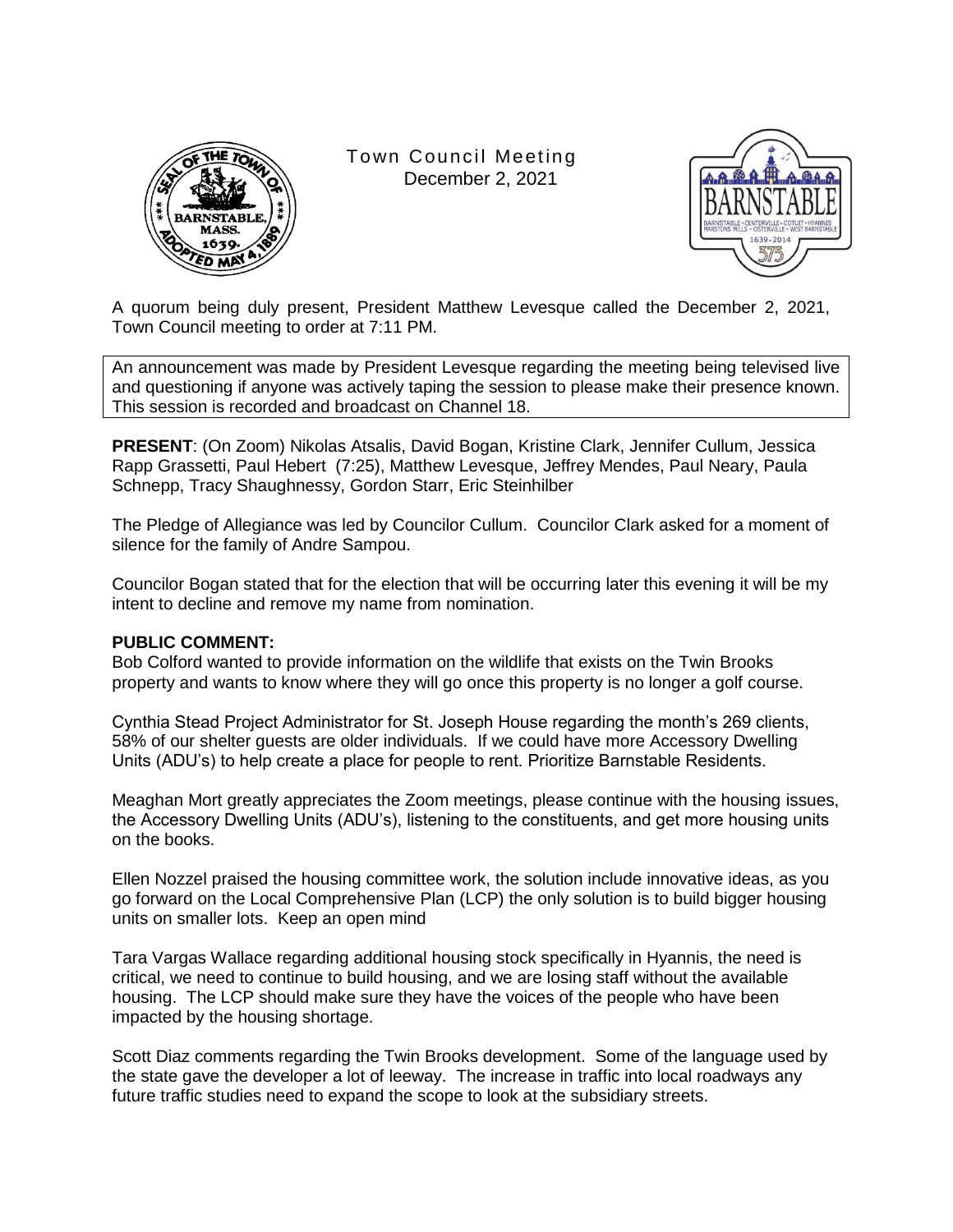Christina Silva-Simpson spoke about the housing crisis on the Cape. Friends have not found housing here so had to travel off the Cape for a place to live.

### **Response to Public Comment:**

(Clark) we do need housing in town, we need to develop incentives to bring housing to Barnstable. If there is a way to convert existing buildings into housing, we need to work towards this goal. (Hebert) Agrees and is very concerned, housing authorities used to create more housing units through the Department of Housing and Urban Development (HUD), now the focus is to give out vouchers instead of creating housing. We need to get the Housing Trust more active, working with our nonprofits, using abandoned office buildings to convert to housing. We also need to get the full report on how many Short Term Rentals (STR's) we have and we need to develop regulations. (Neary) Housing is a difficult topic, concur we have many unimproved properties; it really depends on the zoning.

## **Town Manager's Report:**

Mark Ells Town Managers began the report with an update from Elizabeth Jenkins:

Elizabeth Jenkins, Director of Planning & Development provided an update on the Local Comprehensive Plan (LCP). This is an advisory committee to help guide public engagement process and will recommend a plan to the Council for consideration. A finalized draft memo on the LCP will be sent to Town Councilors before implementation.

## **Councilor Questions and Comments**:

(Bogan) Asked Director Jenkins to provide the LCP information in a timely manner, so that the Councilors will have time to review the information, evaluate and reflect well before implementation.

# **Town Manager's Report continues:**

Nor'easter cleanup we will not receive Federal Disaster money Proceeding with the Budget Action Calendar

Continue to have regular conversations on-going with Vineyard Wind regarding the status of Phase I and II.

Barnstable's Department of Public Works continues sewer construction for the Strawberry Hill Road Sewer Expansion Project.

Council on Aging staff and volunteers assembled 137 meals which were delivered to the homebound older residents on the Wednesday before Thanksgiving.

The Hyannis Youth and Community Center (HYCC) and the Family Table Collaborative teamed up to help local families enjoy a meal on Thanksgiving.

The Youth Commission Chair and Vice Chair have been invited by One Love Foundation to and advocacy day in Washington, DC.

# **Councilor Questions and Comments:**

(Rapp-Grassetti) How much did we expend for the Nor'easter (Ells) do not have total cost at this point, I will bring that back at the next Council meeting (Rapp Grassetti) at the next meeting could we have an update on Joint Base Cape Cod and lastly a COVID update (Ells) It remains a concern, what was the sustained involvement of the additional staff (nurses), we have seen an uptick in cases, we are still following the orders and directives of the Governor, as well as working with the County, the Fire Departments and the Health Department. (Schnepp) Has there been any consideration of creating signage that this is part of the Comprehensive Wastewater Management Plan (CWMP)? (Ells) will bring that up with Communications Director,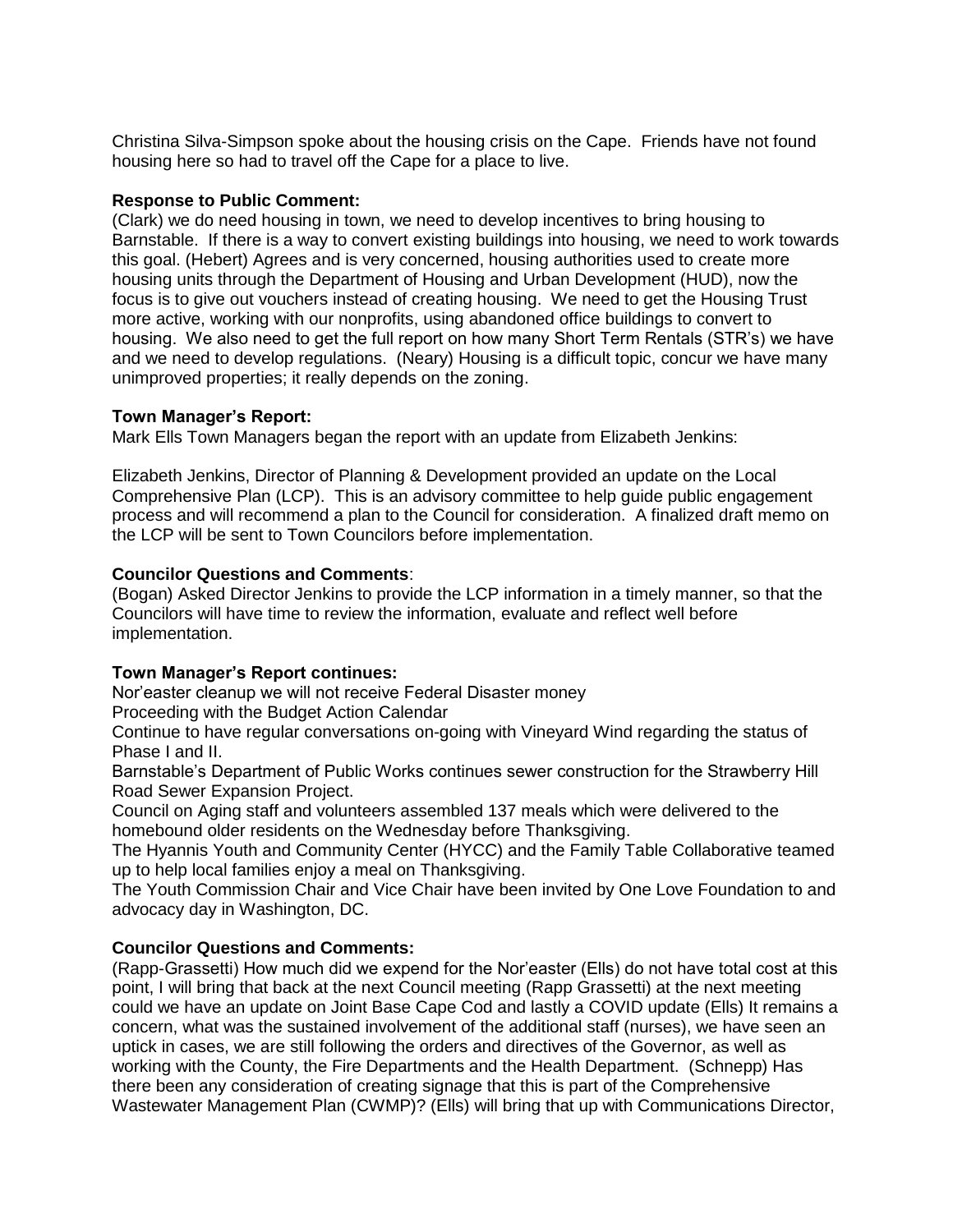Lynne Poyant and Department of Public Works Director Santos.

Ann Quirk, Town Clerk provided an update on the precinct modification due to the Redistricting of the State Representative seats.

# **ACT ON MINUTES**:

Upon a motion duly made and seconded it was to accept the minutes of November 18, 2021 as presented.

### **VOTE: PASSES 13 YES**

**Roll Call: Atsalis, Bogan, Clark, Cullum, Rapp Grassetti, Hebert, Mendes, Levesque, Neary, Schnepp, Shaughnessy, Starr, Steinhilber.**

### **COMMUNICATIONS- from elected officials, boards, committees, and staff commission reports, correspondence and announcements:**

(Rapp Grassetti) Thursday December  $9<sup>th</sup>$  from 1-4 PM Cape Cod Commission and Mass Department of Transportation (DOT), scheduled a virtual road audit, urges everyone interested to participate in meeting; a draft and final report for safety changes to that intersection will be posted for comments; Christmas in Cotuit on Saturday.

(Clark) Towns Marine and Environmental Affairs having an auction of available items; Massachusetts Per-and Polyflouroalkyl Substances (PFAS) and environmental health study will be conducted for more information check the town website. West Barnstable Village tree lighting scheduled for Sunday; (Hebert) Cape Cod Water Protection Collection Collaborative (CCWWC) all 15 towns of what is going on in the different communities and the water quality; the collaborative has lost some value and needs to be restructured. (Bogan) Osterville Christmas Stroll December  $10<sup>th</sup>$  (Hebert) Councilors are welcome to go out to the Cape Cod Mall for the official lighting of the Menorah; and official recognition from the town; (Levesque) It is a great event at the Cape Cod Mall, food, music and fun, Happy Hanukkah! (Atsalis) Centerville Christmas Stroll is scheduled for Saturday (Shaughnessy) Hyannis Stroll is coming up on Saturday full schedule of all activities on the Business Improvement District face book page

(Mendes) Hyannis Boat Parade is scheduled for Saturday at 4 PM (Schnepp) Cape and Islands Selectmen's Association meeting will discuss budgets, December 10<sup>th</sup> zoom call

Short Break to 8:25 PM – 8:41 PM Councilor Hebert off zoom, back on at 8:46 PM (Starr) Live Love Local Fest we will have over one hundred vendors on the Village Green during the Hyannis Stroll

**2022-039 APPROPRIATION ORDER IN THE AMOUNT OF \$39,600 FOR THE PURPOSE**  O**F FUNDING SURVEY WORK FOR PROPOSED SIDEWALK IMPROVEMENTS ON EAST BAY ROAD AND WIANNO AVENUE IN OSTERVILLE VILLAGE INTRO: 11/04/2021, 12/02/2021**

Dan Santos, Director of Public Works gave the rationale Open public hearing seeing no one close public hearing

# **Councilor Questions and Comments:**

(Bogan) this is definitely the issue discussed from most of the residents, this is the road that leads down towards Dowses Beach, I support this wholeheartedly (Rapp Grassetti) is this from Wianno Ave down to Dowses, does this mean taking of property to accomplish the sidewalks, how large will the sidewalks be? (Santos) sometimes we need to do easements but we will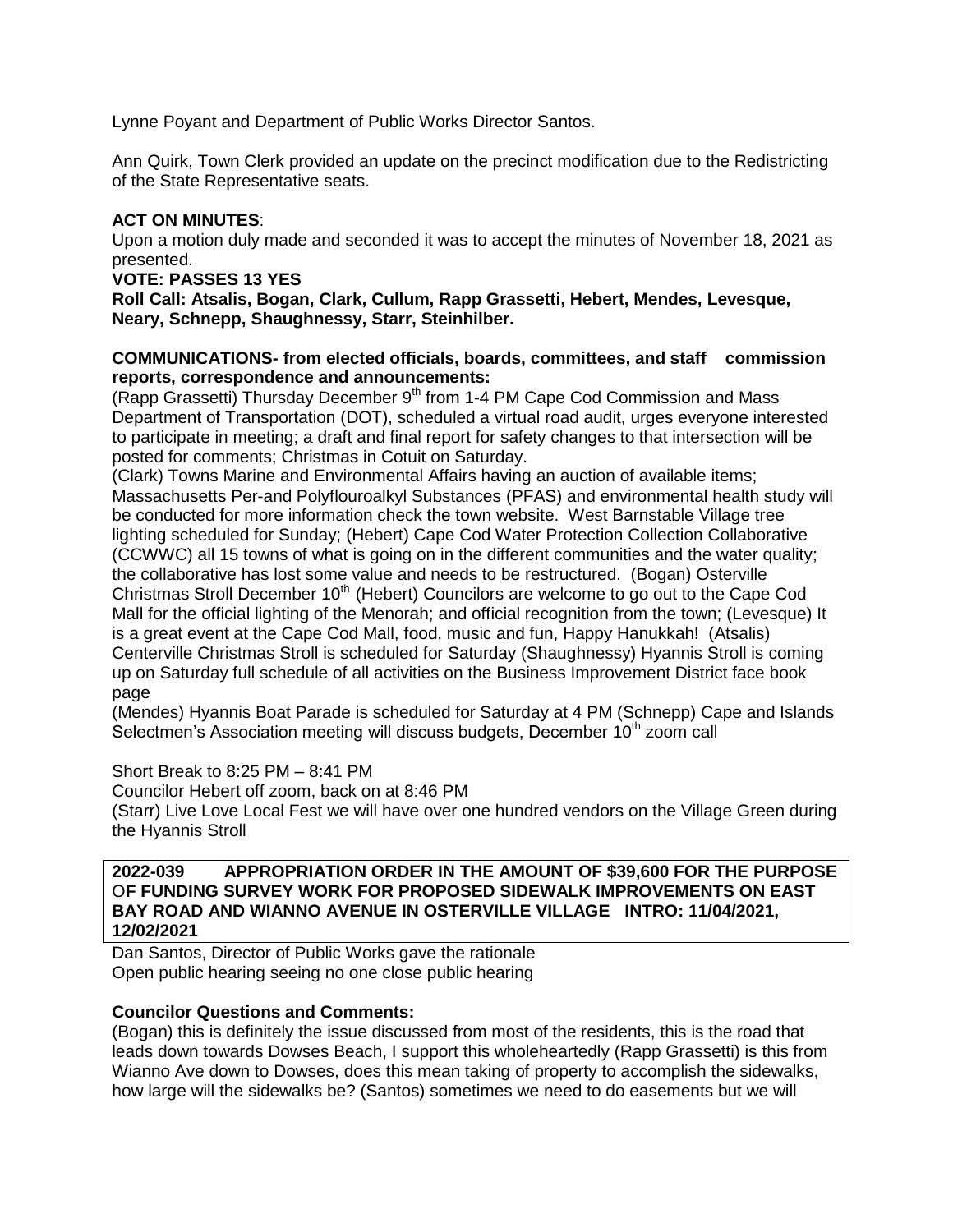know better after the survey, from Main Street towards Dowses Beach and along Wianno Ave to the way to water. (Bogan) the original thought was to go from Main Street past the boat launch, down to Dowses, it was Gail Crocker, who said why not bring it past Dowses to Wianno and continue to the way to water.

## Upon a motion duly made and seconded it was

**ORDERED:** That the amount of **\$39,600** be appropriated from the General Fund Reserves for the purpose of funding survey work for proposed sidewalk improvements on East Bay Road and Wianno Avenue in Osterville Village, including the payment of costs incidental or related thereto; and that the Town Manager is authorized to contract for and expend the appropriation made available for these purposes.

## **VOTE: PASSES 13 YES**

**Roll Call: Atsalis, Bogan, Clark, Cullum, Rapp Grassetti, Hebert, Mendes, Levesque, Neary, Schnepp, Shaughnessy, Starr, Steinhilber.**

## **2022-042 ALLOCATION OF TAX LEVY FISCAL YEAR 2022 – TAX FACTOR INTRO: 11/18/2021**

Mark Milne, Director of Finance gave the rationale and Lane Partridge, Director of Assessing, was available for questions.

Open public hearing seeing no one close public hearing

## **Councilor Questions and Comments:**

(Atsalis) Do multifamily properties receive the residential exemption (Partridge) depends on whether they live in the property or not (Atsalis) the income level of some of the multifamily residents can be low, a tax increase is putting that burden on the renters. This is worth a discussing moving forward. (Hebert) in Provincetown they gave the exemption to rental units but it has to go before Home Rule. (Milne) Home Rule requires legislative approval, we could address this situation, we would be happy to explore that opportunity (Partridge) The Provincetown area is all condo complexes so it is much easier to apply that exemption, it will be more difficult to implement that on a large multi-unit apartment building, we will be glad to work on it (Hebert) I will refer this back to leadership to see how that would be handled, does it have any adverse effect on our general fund. (Atsalis) Agree with Mr. Partridges comments, it would be smaller level.

### Upon a motion duly made and seconded it was

**RESOLVED:** That the Town Council hereby votes to classify the Town of Barnstable under M.G.L. c. 40, § 56, the Classification Act, at a Residential Factor of 1 (one) for the Fiscal Year 2022.

# **VOTE: PASSES 13 YES**

**Roll Call: Atsalis, Bogan, Clark, Cullum, Rapp Grassetti, Hebert, Mendes, Levesque, Neary, Schnepp, Shaughnessy, Starr, Steinhilber.**

## **2022-043 ALLOCATION OF TAX LEVY FY22 – RESIDENTIAL EXEMPTION INTRO: 11/18/2021, 12/02/2021**

Mark Milne, Director of Finance gave the rationale along with Lane Partridge, Director of Assessing, This is the same percentage since 2005, and this is a tax shifting option Open Public hearing seeing no one close public hearing

# **Councilor Questions and Comments:**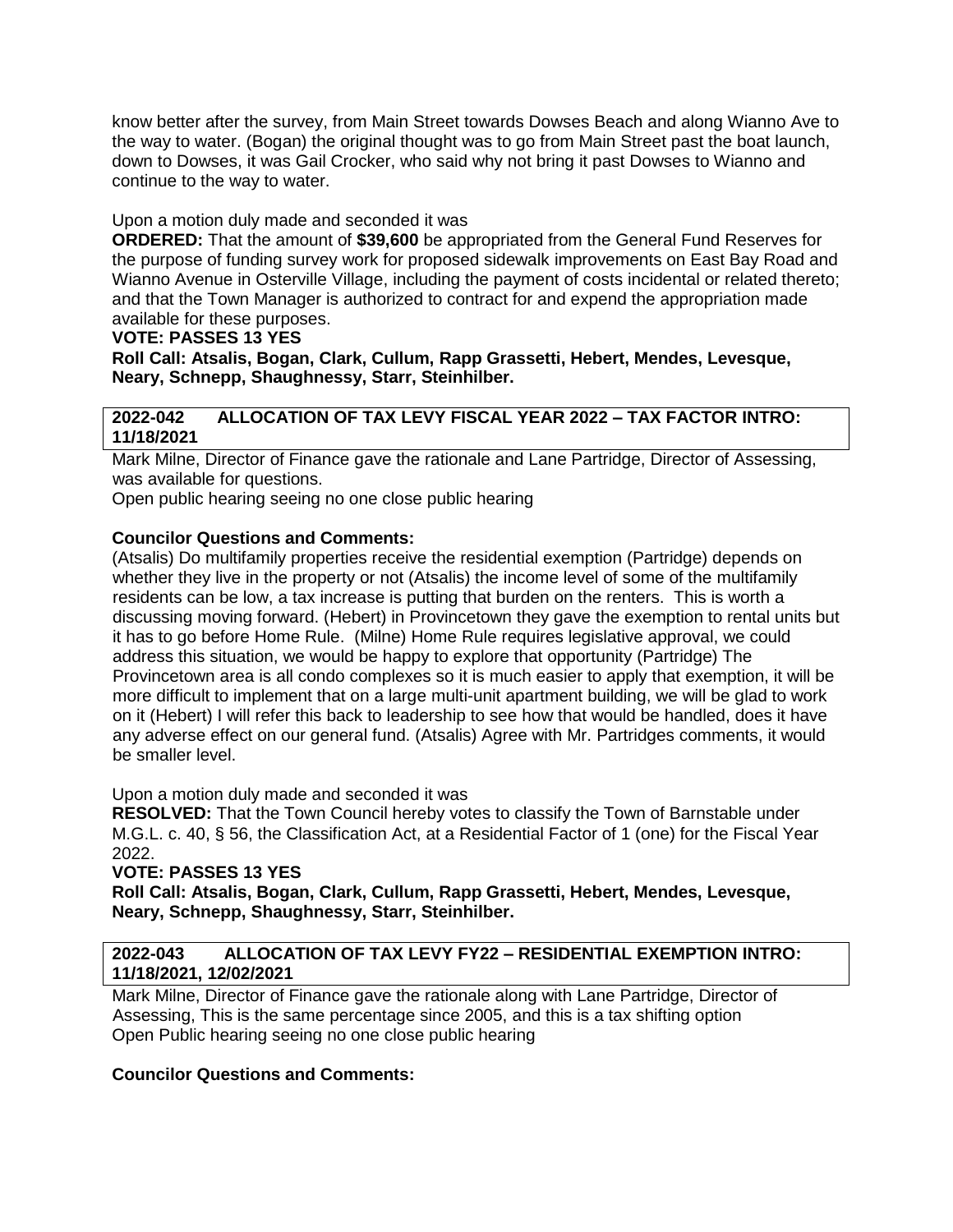(Rapp Grassetti) What was the value last year (Milne) 1,170,000. (Hebert) If an ADU was added to someone's house what happens with the assessed value of the house? (Milne) If the property owner is still living in the main house, they will get the exemption (Partridge) would increase the value of that property, but there is no adverse effect unless the property is valued over a million three, (Hebert) on an STR, they rent there house for two months, but live year round at the location (Partridge) What do they use as there tax return address?

Upon a motion duly made and seconded it was

**RESOLVED:** That the Town Council hereby votes to adopt a Residential Exemption of twenty percent (20%) for fiscal year 2022.

## **VOTE: PASSES 13 YES**

**Roll Call: Atsalis, Bogan, Clark, Cullum, Rapp Grassetti, Hebert, Mendes, Levesque, Neary, Schnepp, Shaughnessy, Starr, Steinhilber.**

**2022-051 APPOINTMENT TO A BOARD/COMMITTEE/COMMISSION INTRO: 11/18/2021, 12/02/2021**

# **Councilor Questions and Comments:**

(Neary) sometime we are fortunate to have amazing talented folks that come forward to serve on committees.

Upon a motion duly made and seconded it was

**RESOLVED:** That the Town Council appoint the following individual to a multiple-member Board/Committee/Commission: **Infrastructure and Energy Committee:** Kathryn Hautanen, as a regular member to a term expiring 06/2024

**VOTE: PASSES 11 YES, 2 NO (Starr, Clark)**

**Roll Call: Atsalis, Bogan, Cullum, Rapp Grassetti, Hebert, Mendes, Levesque, Neary, Schnepp, Shaughnessy, Steinhilber.**

## **2022-052 SUPPLEMENTAL APPROPRIATION AND LOAN ORDER IN THE AMOUNT OF \$1,075,000 FOR THE PURPOSE OF FUNDING THE CONSTRUCTION OF SEWER INFRASTRUCTURE TO BE INSTALLED AS PART OF MASSDOT'S ROUTE 28 AND YARMOUTH ROAD INTERSECTION IMPROVEMENT PROJECT INTRO: 12/02/2021**

Upon a motion duly made and seconded it was

**ORDERED:** That the sum of \$700,000 appropriated under Town Council order 2020-002 be increased by **\$1,075,000** for a total revised appropriation amount of \$1,775,000 for the purpose of funding the construction of sewer infrastructure to be installed as part of the Massachusetts Department of Transportation (MassDOT) Route 28 and Yarmouth Road Intersection Improvement Project, including the payment of costs incidental or related thereto; and that to meet this appropriation, that the Town Treasurer, with the approval of the Town Manager, is authorized to borrow \$1,775,000 under and pursuant to M.G.L. c. 44, §§7 or 8, or pursuant to any other enabling authority, and to issue bonds or notes of the Town therefor; and that in accordance with M.G.L. c. 44, §20, any premium received by the Town upon the sale of any bonds or notes authorized by this order, less any such premium applied to the payment of the costs of issuance of such bonds and notes, may be applied to pay such project costs, thereby reducing the amount authorized to be borrowed by this order by a like amount; and that the Town Manager is authorized to contract for and expend the appropriation made available for these purposes.

**VOTE: TO A PUBLIC HEARING ON 12-16-21-PASSES 13 YES**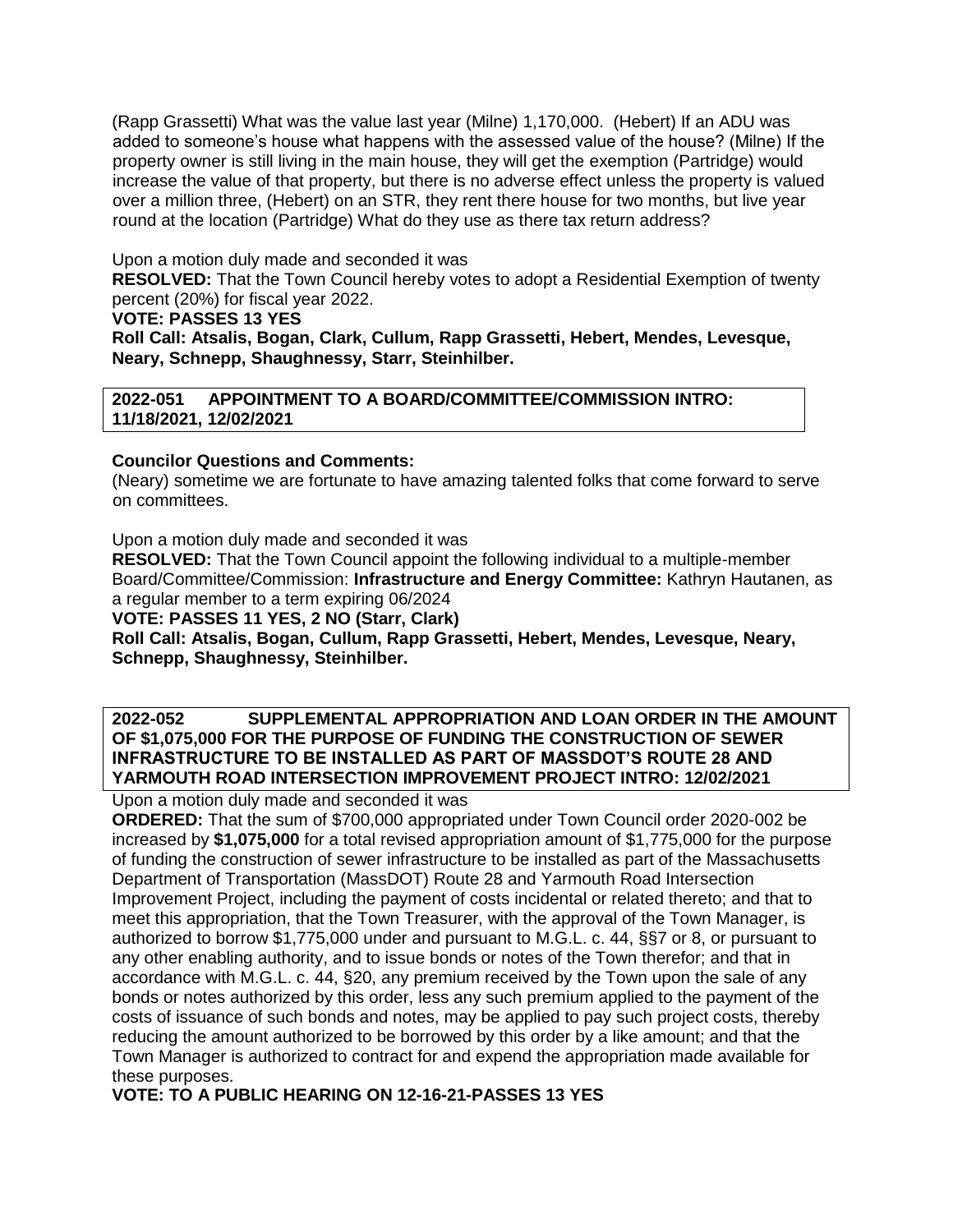**Roll Call: Atsalis, Bogan, Clark, Cullum, Rapp Grassetti, Hebert, Mendes, Levesque, Neary, Schnepp, Shaughnessy, Starr, Steinhilber.**

**2022-053 SUPPLEMENTAL APPROPRIATION ORDER IN THE AMOUNT OF \$48,000 FOR THE PURPOSE OF PAYING OPERATING EXPENSES OF THE LEGAL DEPARTMENT FOR THE SERVICES OF THE LAW FIRM OF ANDERSON & KREIGER WHICH IS SERVING AS OUTSIDE COUNSEL TO THE TOWN WITH RESPECT TO TWO LAWSUITS FILED AGAINST THE TOWN BY THE CONSERVATION LAW FOUNDATION INTRO: 12/02/2021**

Upon a motion duly made and seconded it was

**ORDERED:** That the amount of **\$48,000** be appropriated for the purpose of paying operating expenses of the Legal Department for the services of the law firm of Anderson & Kreiger, which is serving as outside counsel to the Town with respect to two lawsuits filed against the Town by the Conservation Law Foundation; and that to fund the appropriation, that \$48,000 be transferred from the General Fund surplus.

**VOTE: TO A PUBLIC HEARING ON 12-16-21-PASSES 13 YES Roll Call: Atsalis, Bogan, Clark, Cullum, Rapp Grassetti, Hebert, Mendes, Levesque, Neary, Schnepp, Shaughnessy, Starr, Steinhilber**

**2022-054 RESOLVE APPROVING THE TOWN OF BARNSTABLE COMPLETE STREETS POLICY FOR SUBMISSION TO THE MASSACHUSETTS DEPARTMENT OF TRANSPORTATION FOR PARTICIPATION IN THE COMPLETE STREETS FUNDING PROGRAM INTRO: 12/02/2021**

Assistant Director of Planning and Development, Kate Maldonado gave the rationale utilizing a Power Point program to explain the three tier process to obtain approval of Complete Streets.

### **Councilor Questions and Comments:**

(Starr) the construction money is up to 400,000 dollars is that due to the size of the community, (Maldonado) what every town applies for that amount (Schnepp) 240 communities that are already in this program, is there a reason we were not in it already? (Maldonado) this has been on our bucket list, it is a great opportunity, also important to consider with other funding grants (Schnepp) we just approved funding for work in Osterville would this be a project for the prioritization list construction (Maldonado) this funding is strictly for the construction of the project as long as design and permitting are done, yes up to 400,000 dollars. (Neary) I am sure this has been vetted by the staff is this an opted program, so in the future we can opt out? There must be a cost associated with this program, is this a one and done (Maldonado) the Mass DOT has frequently asked questions does address this, there is no obligation to stay active in the program, just that you complete the grant in the time. The construction funding have two opportunities each year, when you have readiness (Mendes) Would this be available to public and private roads, we have some split roads, would this program take care of the private parts of the road (Maldonado) Yes both public and private roads are eligible (Rapp Grassetti) anything that can increase walk ability and slow traffic is something I can support (Levesque) mentioned many other staff members that worked together on this project.

Upon a motion duly made and seconded it was

**RESOLVED:** That the Town Council hereby approves the Town of Barnstable Complete Streets Policy, as presented to the Town Council at this meeting.

**VOTE: PASSES 13 YES**

**Roll Call: Atsalis, Bogan, Clark, Cullum, Rapp Grassetti, Hebert, Mendes, Levesque, Neary, Schnepp, Shaughnessy, Starr, Steinhilber**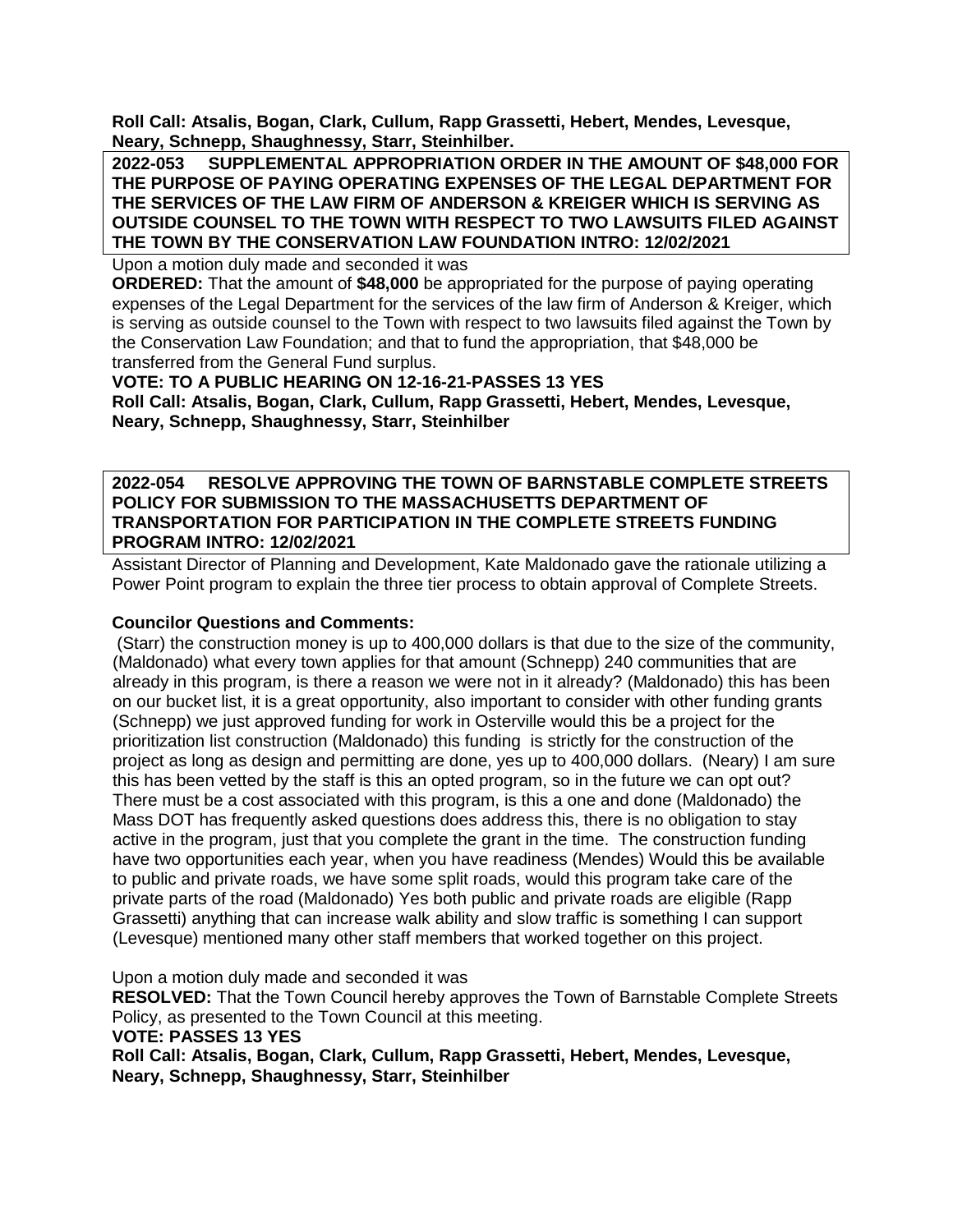**2022-055 APPROVING THE CONSERVATION RESTRICTION ON LAND LOCATED AT 0 BEECH LEAF ISLAND ROAD, 0 BAY LANE, 0 THORNBERRY ROAD AND 0 SOUTH MAIN STREET BETWEEN BARNSTABLE LAND TRUST (GRANTOR) AND THE COMPACT OF CAPE COD CONSERVATION TRUSTS (GRANTEE) INTRO: 12/02/2021**

Janet Milkman, Barnstable Land Trust gave the rationale. This has been reviewed by the conservation commission. (Assistant Town Attorney Kate Connolly) this is just for the conservation restriction

## **Councilor Questions and Comments:**

(Atsalis) had a tour of the property, and did not know this area existed, it is a unique property, fully support this effort. (Clark) All the councilors received a letter in support of this conservation restriction.

Upon a motion duly made and seconded it was

**RESOLVED:** That the Town Council does hereby approve and authorize the Town Manager to sign and approve on behalf of the Town of Barnstable the Conservation Restriction between Barnstable Land Trust (BLT) (grantor), and The Compact of Cape Cod Conservation Trusts, Inc. (grantee), over approximately 21.76 acres of vacant land in Centerville on:

> Map 187, Parcel 079, Lot 002 (0 Beech Leaf Island Road), currently owned by Beech Leaf Island, Inc. (c/o Sylvia & Sylvia);

Map 187, Parcel 080, Lot 002 (0 Beech Leaf Island Road) currently owned by Sylvia & Sylvia Assoc., Inc.;

Map 186, Parcel 092, Lot 0 (0 Beech Leaf Island Road), currently owned by School Street Realty Nom. Tr. (c/o Sylvia & Sylvia);

Map 186, Parcel 086, Lot 0 (0 Bay Lane), currently owned by Sylvia & Sylvia;

Map 186, Parcel 088, Lot 002 (0 Thornberry Road), currently owned by Beech Leaf Island, Inc., (c/o Sylvia & Sylvia);

Map 187, Parcel 034, Lot 0 (0 South Main Street), currently owned by Sylvia & Sylvia Associates, Inc.;

said parcels to be donated to the Barnstable Land Trust for the purposes of preserving open space, water quality, and rare species habitat.

### **VOTE: PASSES 13 YES**

**Roll Call: Atsalis, Bogan, Clark, Cullum, Rapp Grassetti, Hebert, Mendes, Levesque, Neary, Schnepp, Shaughnessy, Starr, Steinhilber**

**2022-056 SUPPLEMENTAL APPROPRIATION ORDER IN THE AMOUNT OF \$350,000 FOR THE PURPOSE OF FUNDING THE FISCAL YEAR 2022 DEPARTMENT OF PUBLIC WORK'S FISCAL YEAR 2022 OPERATING CAPITAL BUDGET INTRO: 12/02/2021**

Upon a motion duly made and seconded it was

**ORDERED:** That the amount of **\$350,000** be appropriated for the purpose of funding the Fiscal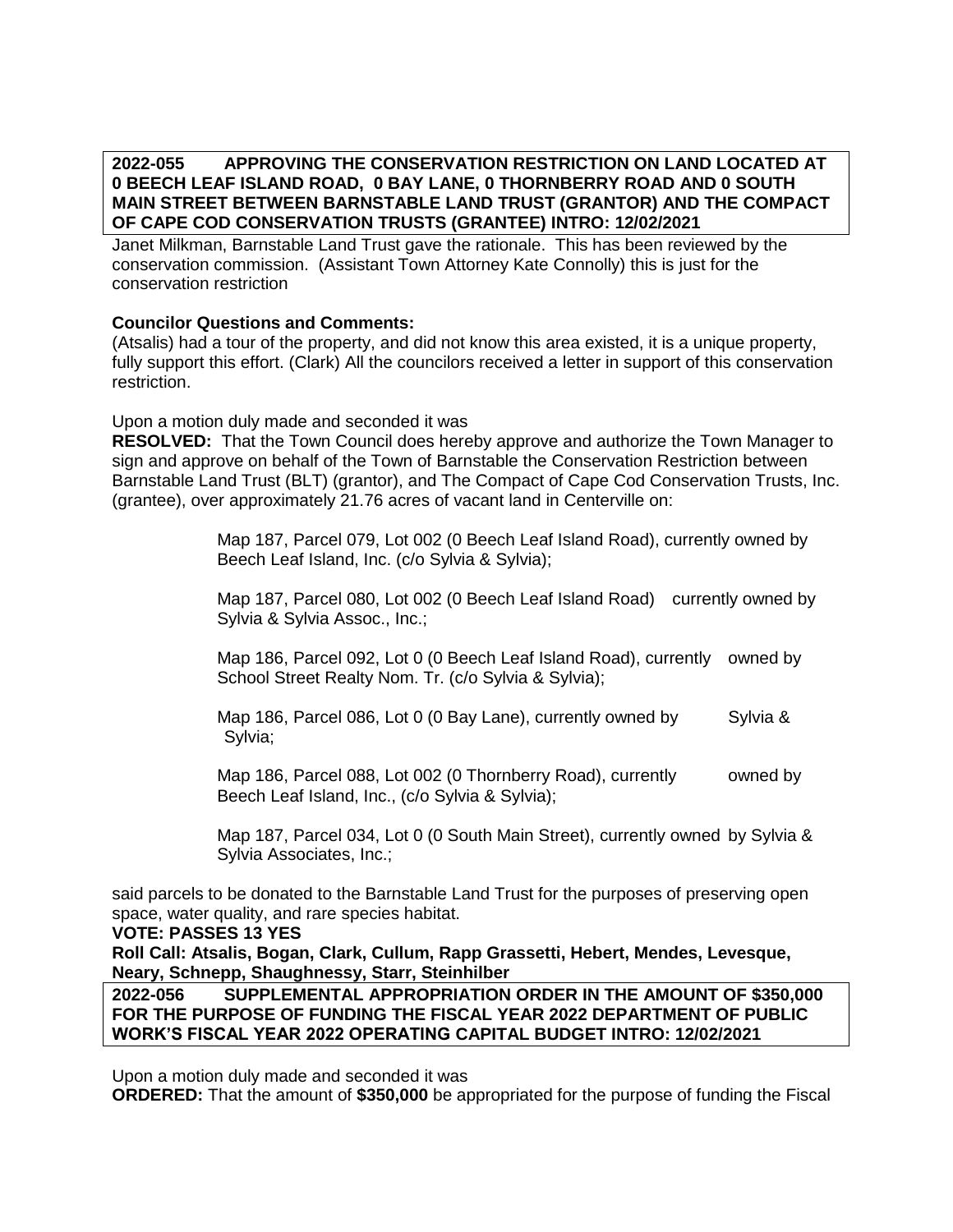Year 2022 Department of Public Work's Fiscal Year 2022 Operating Capital Budget and that to fund the appropriation, that \$350,000 be transferred from the General Fund surplus. **VOTE: VOTE: TO A PUBLIC HEARING ON 12-16-21-PASSES 13 YES Roll Call: Atsalis, Bogan, Clark, Cullum, Rapp Grassetti, Hebert, Mendes, Levesque, Neary, Schnepp, Shaughnessy, Starr, Steinhilber**

**2022-057 AUTHORIZATION TO EXPEND A GRANT IN THE AMOUNT OF \$11,700 FROM THE MASSACHUSETTS DEPARTMENT OF ENVIRONMENTAL PROTECTION FOR THE PURPOSE OF ENHANCING THE REDUCTION OF WASTE AND INCREASING RECYCLING INTRO: 12/2/2021**

Dan Santos, Director of Public Works, gave the rationale

### **Councilor Questions and Comments:**

(Schnepp) policy in place a year ago for charging for recycling has that made a difference (Santos) there was some push back early on, many people are recycling, we are keeping the cost as low as possible (Schnepp) has it stabilized, it was costing us more to get rid of recyclables (Santos) Slowly, getting better (Rapp Grassetti) regarding how the transfer station accepts recycling products, it is a little dangerous the way it is set up (Santos) we have placed Jersey barriers to protect the people walking up, we have on the books a complete redesign, we are hoping to consider this a shovel ready project to go for a grant.

Upon a motion duly made and seconded it was

**RESOLVED:** That the Town Council does hereby authorize the Town Manager to contract for and expend a grant in the amount of **\$11,700** from the Massachusetts Department of Environmental Protection ("DEP") for the purpose of enhancing the Town's waste reduction programs through the acquisition of recycling containers, recycling carts and recycling bins, waste reduction and/or recycling outreach and education materials, and to pay other related expenses authorized in the Town's Recycling Dividends Program contract.

#### **VOTE: PASSES 13 YES**

**Roll Call: Atsalis, Bogan, Clark, Cullum, Rapp Grassetti, Hebert, Mendes, Levesque, Neary, Schnepp, Shaughnessy, Starr, Steinhilber**

**2022-058 A RESOLUTION THAT THE TOWN COUNCIL PETITION THE COUNTY COMMISSIONERS OF BARNSTABLE COUNTY TO FORMALLY DISCONTINUE THREE SECTIONS OF COUNTY HIGHWAY, NAMELY THREE PORTIONS OF PHINNEY'S LANE WHICH, COMBINED, EXTEND FROM WEQUAQUET LANE TO MASSACHUSETTS ROUTE 28, A/K/A FALMOUTH ROAD INTRO: 12/02/2021**

Charles McLaughlin gave the rationale

Upon a motion duly made and seconded it was

**RESOLVED:** That pursuant to General Laws Chapter 82, Section 5, the Town Council petition the County Commissioners of Barnstable County to formally discontinue three sections of County Highway, namely those three portions of Phinney's Lane from Wequaquet Lane to Massachusetts Route 28, a/k/a Falmouth Road, as described in three (3) Orders of Taking by the Barnstable County Commissioners, as follows: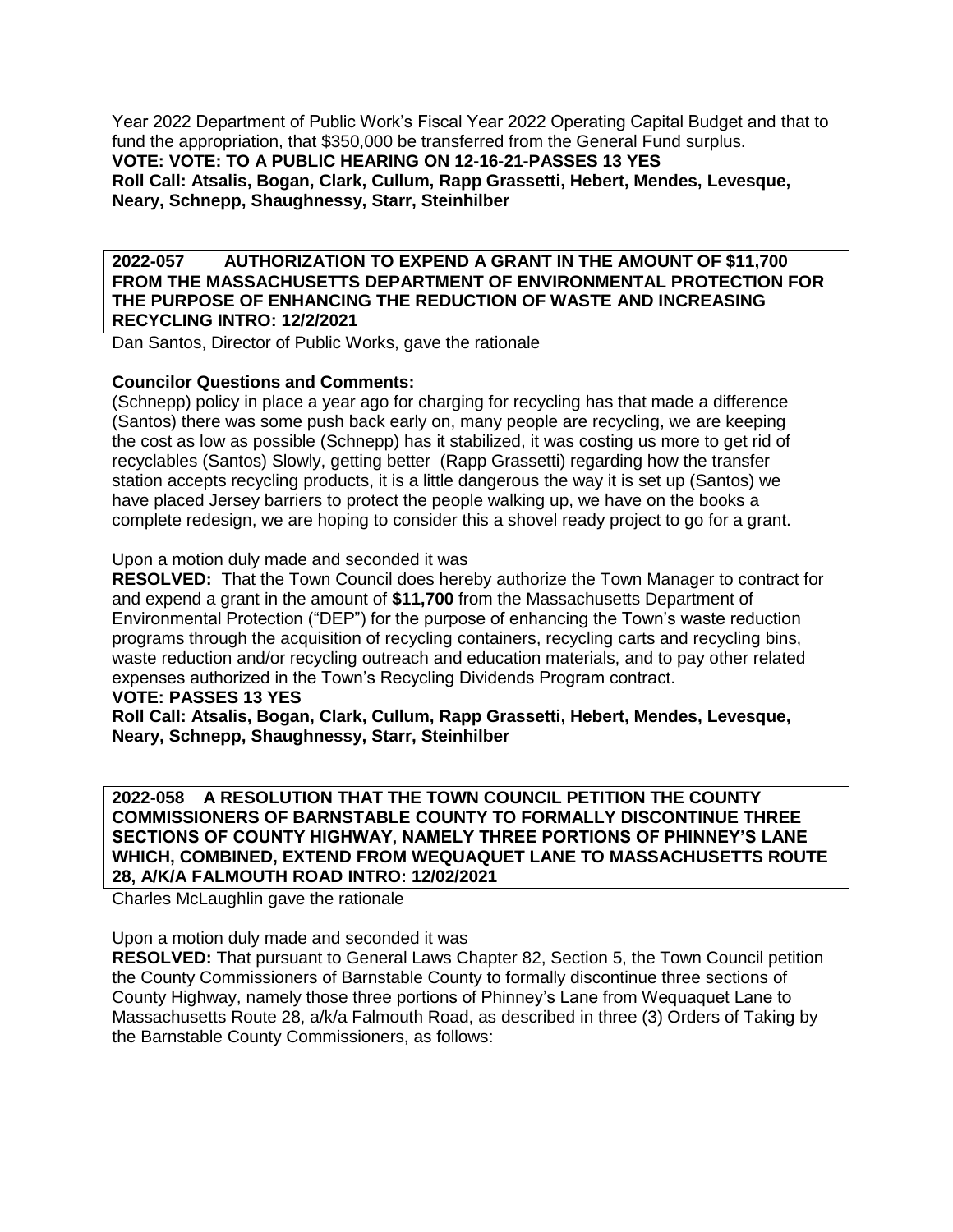The first, from the intersection of Wequaquet Lane to Great Marsh Road, being recorded in the Barnstable County Registry of Deeds in Book 476, Page 38, dated July 22, 1930, also shown on a Plan of Land recorded in said Registry in Plan Book 41, Page 109 F1;

The second, from, the intersection of Great Marsh Road to the limit of the third segment of roadway referenced below approximately 120+/- feet northerly of the sideline of Massachusetts Route 28, a/k/a Falmouth Road, dated December 13, 1932, on record in the Office of the Barnstable Town Clerk, and as shown on a plan of land recorded in the Barnstable County Registry of Deeds in Plan Book 47, Page 45 F1 and F2; and

The third, a segment of roadway abutting the Northerly Side of Massachusetts Route 28, a/k/a Falmouth Road extending northerly to the limit of the second segment of roadway referenced above and described in Barnstable County Registry of Deeds in Book 479, Page 284, recorded December 19, 1930, also as shown as a plan at said Registry in Tube No. 5.

It is the intent thereby to render said sections of the County highway a Town way by operation of G.L. c. 82, § 5; and further, that said petition request that the discontinued sections of said County highway remain a public way, and that the Town Manager be authorized to execute and deliver any documents on behalf of the Town necessary to effectuate this resolve.

# **VOTE**: **PASSES 13 YES**

**Roll Call: Atsalis, Bogan, Clark, Cullum, Rapp Grassetti, Hebert, Mendes, Levesque, Neary, Schnepp, Shaughnessy, Starr, Steinhilber.**

### **EXECUTIVE SESSION**

**Upon a motion duly made and seconded it was go into executive session as follows:** The Town Council will enter executive session pursuant to G.L. c. 30A, sec. 21(a) (3) to discuss strategy with respect to litigation since a discussion in open session may have a detrimental effect on the litigating position of the Town and Town Council. Specifically, the Council will discuss two lawsuits filed against the Town by the Conservation Law Foundation regarding claims under the Clean Water Act and Title 5 of the Massachusetts Environmental Code, respectively **.** 

### **VOTE: PASSES 13 YES**

**Roll Call: Atsalis, Bogan, Clark, Cullum, Rapp Grassetti, Hebert, Mendes, Levesque, Neary, Schnepp, Shaughnessy, Starr, Steinhilber**

### **Return to Public Session 10:42 PM**

**VOTE: PASSES 12 YES** (**Clark OFF ZOOM)**

**Roll Call: Atsalis, Bogan, Cullum, Rapp Grassetti, Hebert, Mendes, Levesque, Neary, Schnepp, Shaughnessy, Starr, Steinhilber**

### **Town Council Election of 2022 Officers:**

Councilor Bogan declined the nomination and asked to speak to a couple of themes that has come up recently. Balance, the town is always trying to balance growth with preservation sometimes that means hard conversations. We should be enticing new growth dollars. Integrity is the way we do business and the manner of how we conduct our meetings. Civility and respect to do what is best for the Town of Barnstable, we may not agree, but we need to treat each other with respect. Councilor Shaughnessy supports the previous comments, would like to move to a vote. Councilor Cullum feels President Levesque should speak to those items